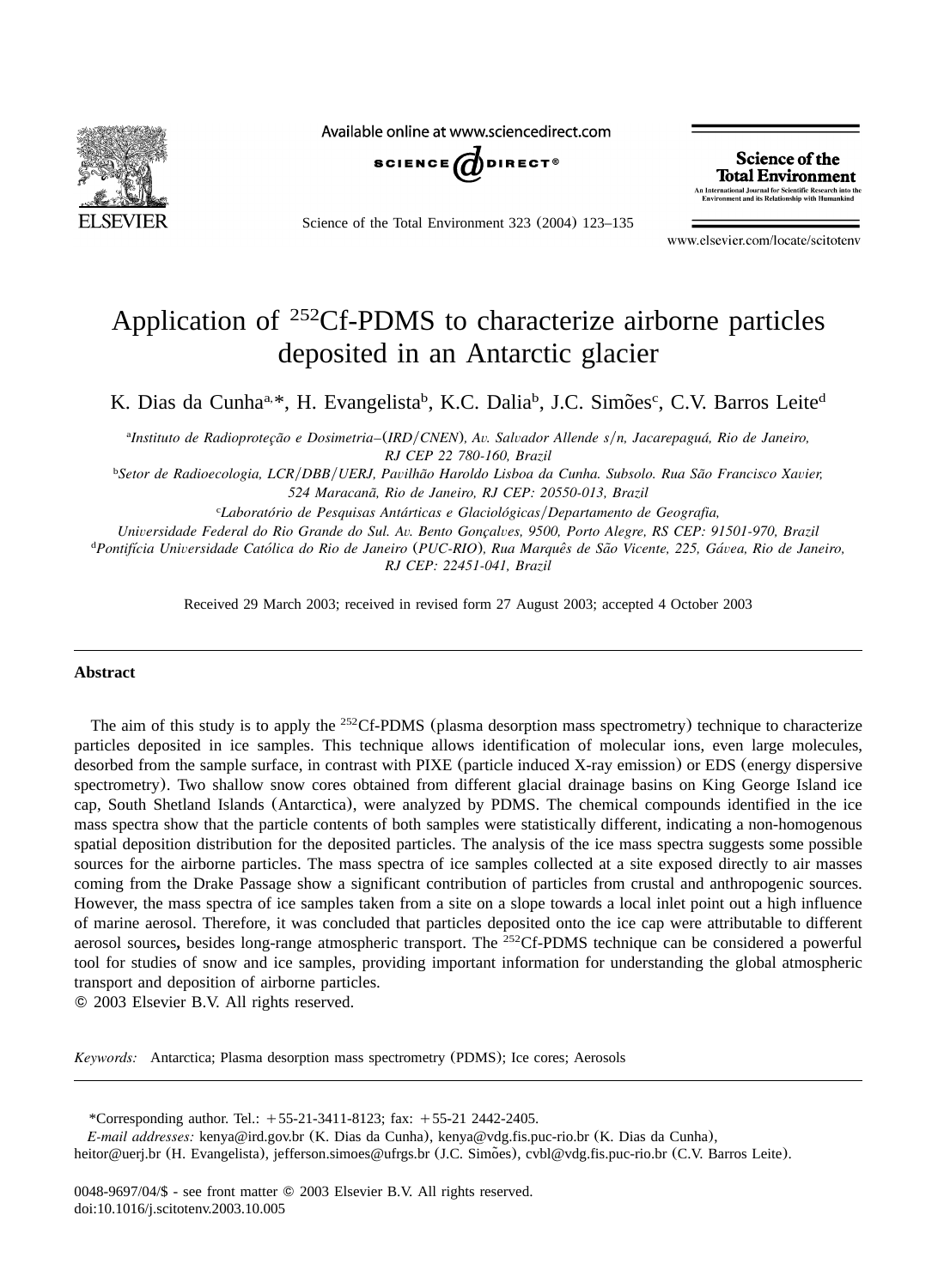# **1. Introduction**

Antarctic snow and ice deposits constitute highly preserved environmental information archives on man**-**made activities as well as the climatological phenomena that occurred throughout the centuries ([Pourchet et al., 1983; Delmas and Petit,](#page-11-0) [1994](#page-11-0)). Since the late 1950s, aerosol monitoring has been increasing in Antarctica for elemental trace analyses and provides data for modelling the atmospheric circulation ([Genthon et al., 1996](#page-11-0)). Long-term airborne particles deposited onto the Antarctic ice masses have been used for understanding past global climate changes (e.g. [Boutron,](#page-11-0) [1995; Petit et al., 1999](#page-11-0)). Glaciochemical studies assume that the particles deposited in the snow are related to the composition and size of airborne particles in the troposphere, and equivalence among the elemental composition of the deposited particles and the past atmospheric geochemistry is also assumed.

In recent studies developed by [Dalia](#page-11-0) (2002) the elemental trace analyses of individual airborne particles collected in Chilean Patagonia were compared to the elemental composition of deposited particles in an ice core recovered from King George Island. The results showed a correlation coefficient of 0.95, suggesting that the Chilean Patagonia is the major contributor of airborne particles to the West Antarctica. However, different conclusions about past atmospheric composition would be obtained, if the particle deposition patterns vary significantly on a scale of a few kilometers along the same glacier. It has been assumed that the airborne and deposited ice particles have equivalent chemical composition. It should be pointed out that the homogeneity of distribution of these particles could be affected by the regional geomorphology, terrain slope, summer ice-free areas and katabatic winds. Besides other glaciological aspects of glaciers, knowledge of the influence of local parameters upon atmospheric deposition would provide important information about the best site for further snow and ice coring.

 $252Cf-PDMS$  (plasma desorption mass spectrometry) is a mass spectrometric technique based on the time of flight of secondary molecular ions desorbed from the sample surface that were induced by the collision of fission products from  $a^{252}$ Cf source.

The potential of secondary ion and plasma desorption mass spectrometry (SIMS and PDMS) to provide information about composition has been demonstrated by several studies ([Winograd, 1982;](#page-12-0) [Benninghoven, 1975; Vickerman et al., 1989; Van](#page-12-0) [Stipdonk et al., 1993; Van Stipdonk and Schwei](#page-12-0)[kert, 1995; Van Stipdonk, 1994; Colton et al.,](#page-12-0) [1985; Balasanmugam et al., 1987; Dias da Cunha](#page-12-0) [and Barros Leite, 2002; Dias da Cunha et al.,](#page-12-0) [2000](#page-12-0)). The basis of these mass spectrometric techniques is desorption and ionization of secondary ions  $(SIs)$ . The desorption/ionization process ([Busch, 1995; Sundqvist, 1992](#page-11-0)) is usually initiated through the impact of energetic ions on the sample surface, which causes the emission of atomic, polyatomic, clusters and molecular ion species. PDMS uses high-energy (MeV) fission fragments as the primary probe to electronically excite and sputter secondary ions (SIs). With the advent of new techniques to examine the emission patterns of SIs ([Sundqvist, 1992](#page-12-0)), significant advances have been made in the understanding of the ion formation process in PDMS ([Ens et al., 1989;](#page-11-0) [Betz and Wein, 1994](#page-11-0)). It has been shown theoretically ([Johnson et al., 1990; Fenyo et al., 1990](#page-11-0)) that a pressure pulse (shock wave) induced by the fast heavy ion ultimately leads to desorption of large intact molecular ions. Basic to this desorption model is the creation of an ionized cylindrical region (infra-track) of high energy density, axially symmetric to the direction of the incoming fast heavy ion. Because of the energy gradient created, a pressure pulse emanates from the infra-track and results in a momentum transfer to a region of lower energy density (ultra-track), resulting in the ejection of large molecular ions. This momentum transfer is responsible for the correlation between the direction of the incident fission fragment and the direction of the emission of large molecular ions. Although many cluster studies using the approach of MeV-ion induced desorption have been developed, only a few studies have applied desorption processes for environmental studies ([Dias da Cunha et al., 2000; Brinkmalm et al.,](#page-11-0)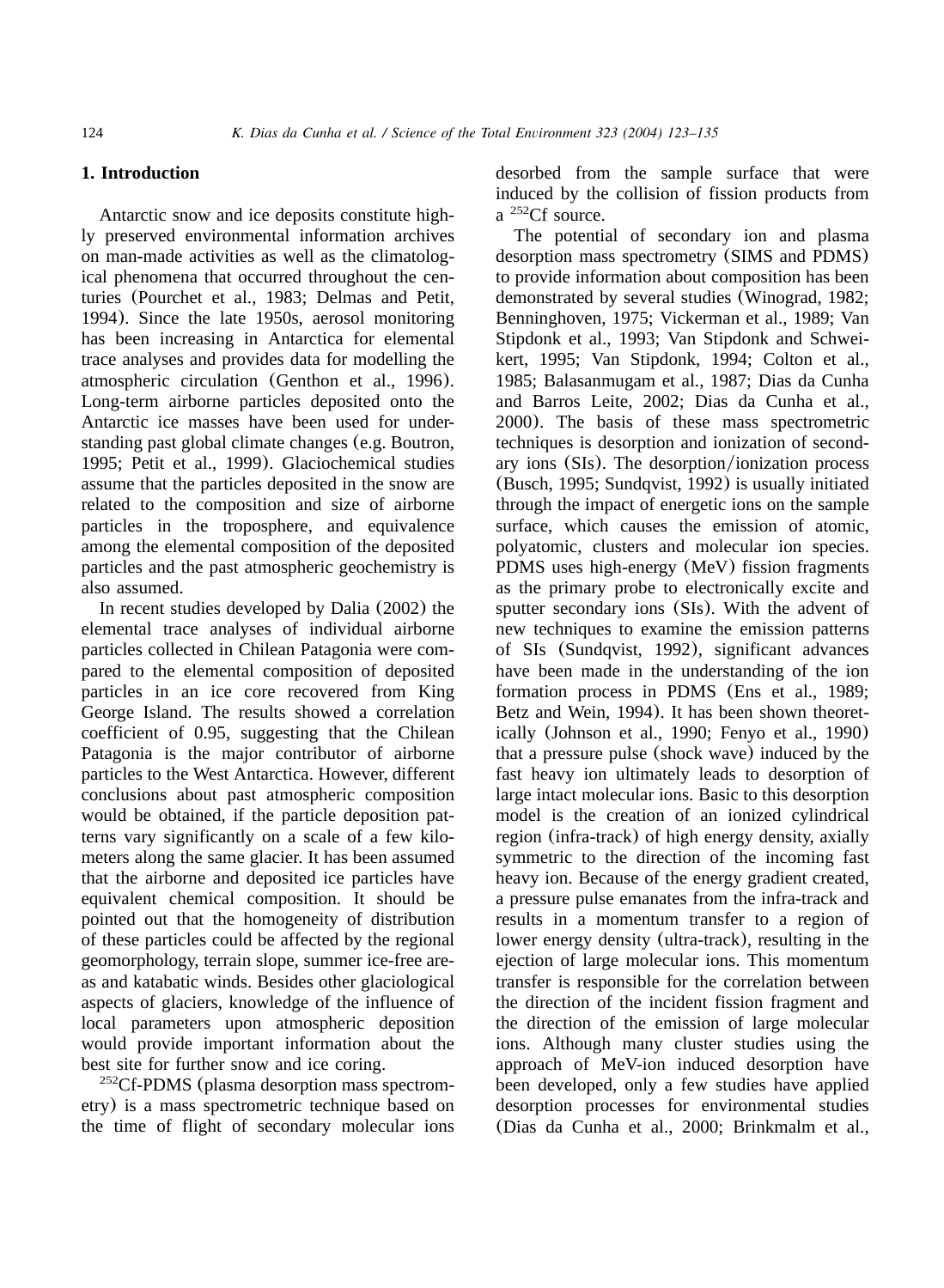<span id="page-2-0"></span>

Fig. 1. Map of sampling sites: (a) Drake ice core. (b) Ezcurra ice core. (c) [The Brazilian Antarctic Station Comandante Ferraz.](#page-11-0) [Grey color indicates summer ice-free areas.](#page-11-0)

[1992, 1994; Bitensky et al., 1994; Juvet et al.,](#page-11-0) [1991; Nees et al., 1987; Da Silveira et al., 1989;](#page-11-0) [Van Stipdonk et al., 1993; Van Stipdonk, 1994;](#page-11-0) [Van Stipdonk and Schweikert, 1995; Weiland et](#page-11-0) [al., 1989](#page-11-0)).

In this work, we have employed the  $^{252}$ Cf-PDMS technique to identify chemical compounds present in particles deposited in two shallow snow cores collected at the same glacier (King George Island ice cap, Antarctica) but at different drainage basins.

# **2. Experimental method**

## *2.1. Site description*

King George Island is located at the boundary of winter sea-ice extent off the Antarctic Peninsula west coast and is one of the most sensitive areas to evaluate global climate changes ([Skvarca et al.,](#page-11-0) [1998; Fox and Cooper, 1998](#page-11-0)). The island ice cap has 3 main domes and 70 glacial drainage basins that cover approximately 93% of its total area. Most of these basins follow an orientation southeast–northwest. A maximum ice thickness of 395 m was measured for the island and its ice surface seems to be controlled by the bedrock topography structure as described by [Simoes et al.](#page-11-0) (1999). The island location is shown in Fig. 1.

The predominant regional climate is polar-oceanic with high influence of cyclonic systems that frequently travel along latitude  $60^{\circ}$  S. South American continent, oceanic and polar influence would be present over the island, depending on the cyclone center trajectory, intensity and seasonal period ([Budd, 1981; Pereira, 1990](#page-11-0)). A typical cyclonic system over the region is shown in [Fig.](#page-3-0) [2](#page-3-0) (NOAA-12 satellite; June 3, 1997; 09:51:29 to 10:02:02 UTC; channels 3 and 4). [Pereira](#page-11-0) (1990) [and Evangelista et al.](#page-11-0) (1994), employing  $222$ Rn as an atmospheric tracer, have concluded that cyclone systems are the main meteorological process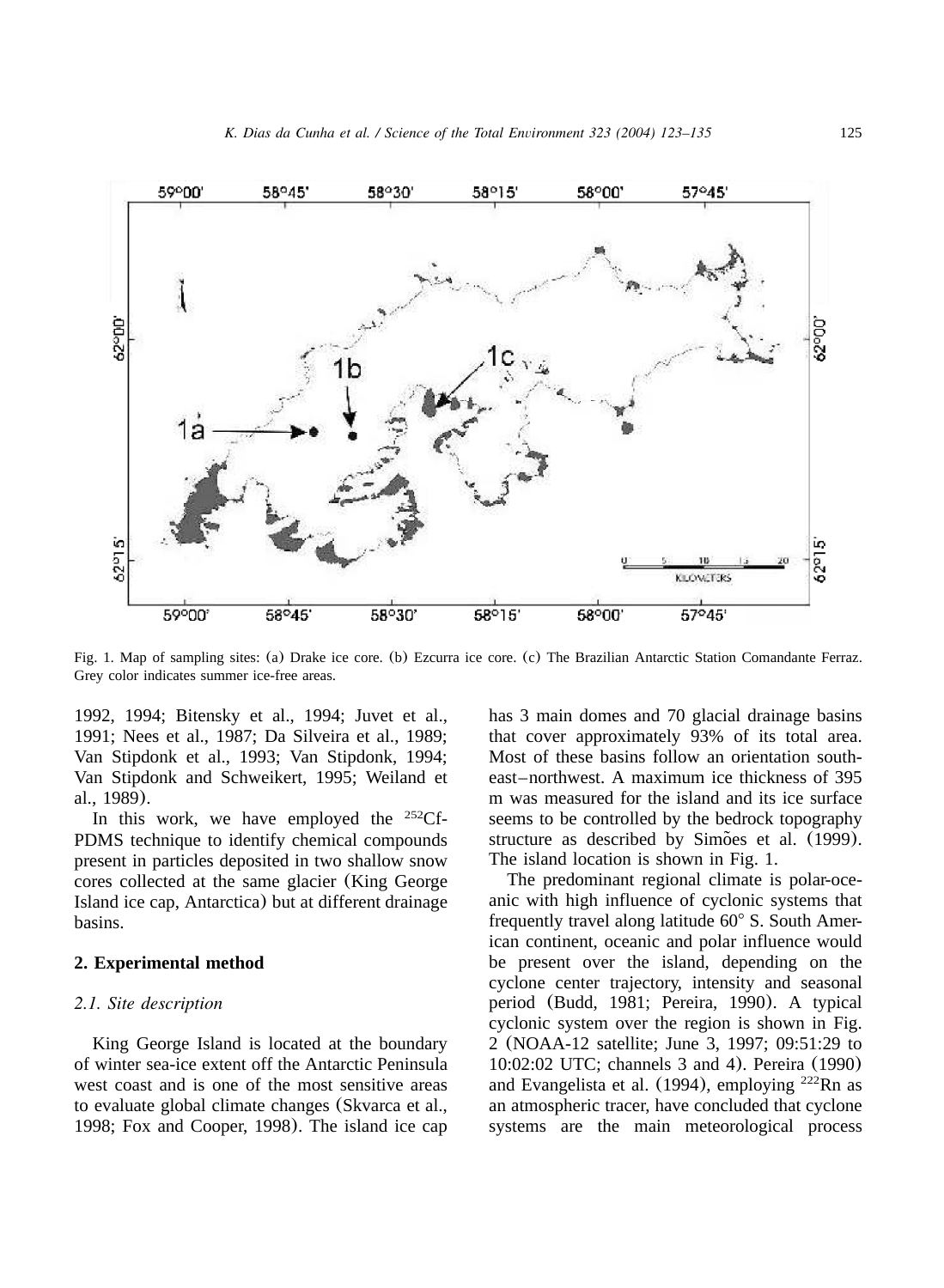<span id="page-3-0"></span>

Fig. 2. Cyclonic system at Antarctic Peninsula. Illustration of air mass transport between South America and Antarctic.

responsible for the poleward air movement taking place from South America to the Antarctic Peninsula.

In order to characterize the airborne particles deposit in the glacier, two shallow ice cores of 5.5 m each were sampled. Sampling site locations in King George Island were: Drake snow core  $(62^{\circ}06'30''$  S,  $58^{\circ}40'00''$  W, 600 m of altitude) at a drainage basin towards Drake Passage, and Ezcurra snow core  $(62^{\circ}07'45''$  S,  $58^{\circ}35'00''$  W,  $575$  m of altitude) at a drainage basin towards Ezcurra Inlet ([Fig. 1](#page-2-0)). Drake Passage is the strait between South America and Antarctica and the Drake snow core represents the influence from this region. This site is located on a slope towards the ocean, directly receiving airflow streams from the South American continent, and it is negligibly influenced by local katabatic winds. The second snow core was collected at a site located at a drainage basin that slopes towards the Admiralty Bay, in the inner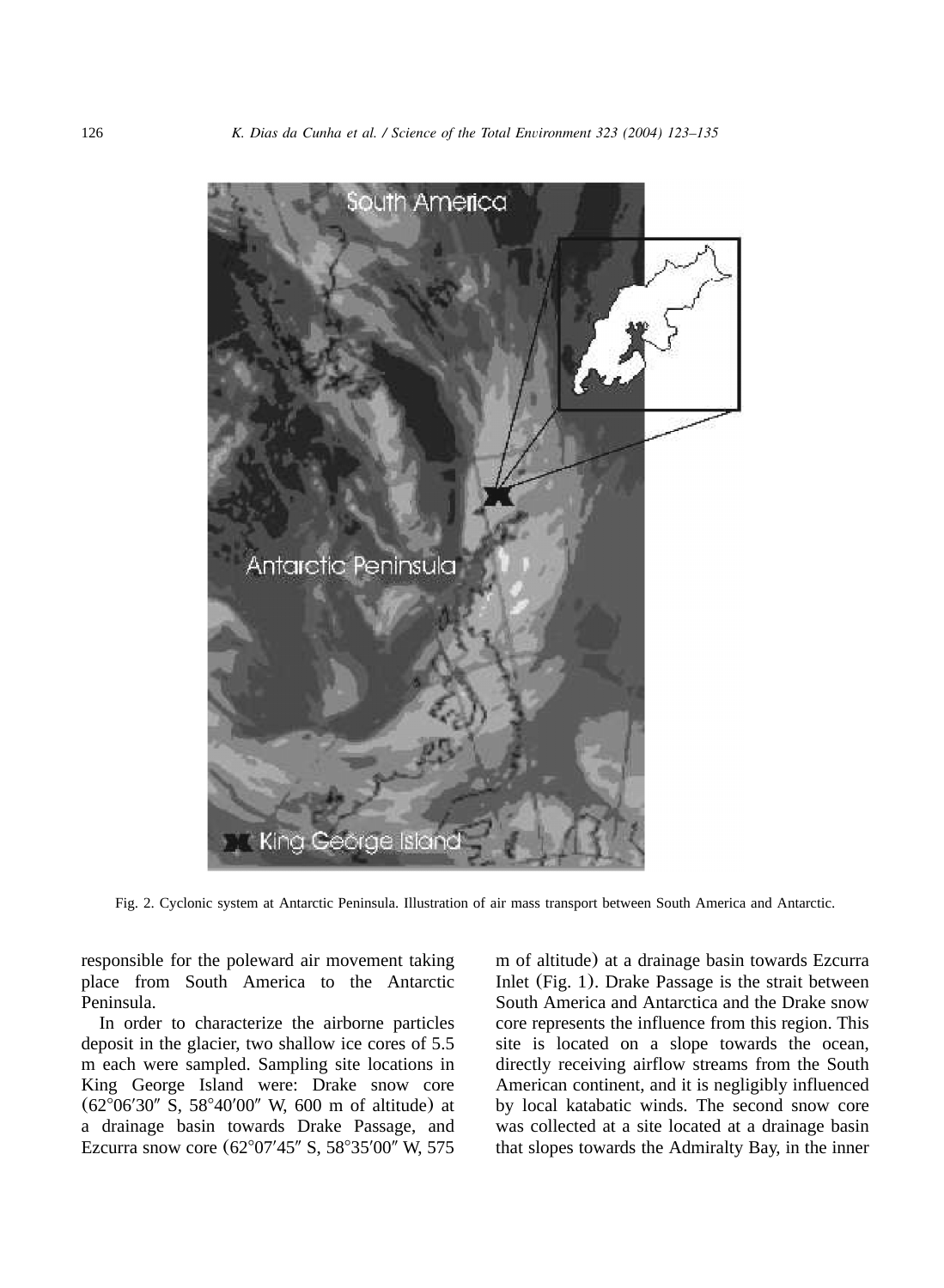part of King George Island ([Fig. 1](#page-2-0)). Water in this inlet (Ezcurra) is partially frozen during wintertime and surrounded by one of the largest ice-free areas in King George Island during austral summers. Three Antarctic scientific stations (Brazil, Poland and Peru) and two refuges (USA and Equator) are located in Admiralty Bay. These stations use diesel generator powers and represent the main local human sources of aerosols.

## *2.2. Sample collection*

A SIPRE-CRREL Auger (a light weight portable snow and fin drill designed by the present Cold Regions Research Engineering Laboratory– US Corps of Engineering) coupled to an electric motor was used to collect the samples. A few minutes after drilling, samples were decontaminated by removing a thin external layer. All samples were kept frozen during transportation to the Laboratório de Pesquisas Antárticas e Glaciológicas (LAPAG) at the Universidade Federal do Rio Grande do Sul (UFRGS) in Porto Alegre, Brazil.

## *2.3. Sample preparation*

The snow samples were melted at room temperature and filtered using Nuclepore filters  $(0.4 \mu m)$ pore size). The solid particles were deposited on the filter. The filter was attached to a stainless steel support using a conducting glue and surrounded by silver paint.

The PDMS experiments were conducted in a stainless steel vacuum chamber and performed exploiting the sputtering phenomenon with subsequent TOF (time of flight) spectrometric identification of emitted SIs (secondary ions) ([Macfarlane](#page-11-0) [and Torgerson, 1976; Festa et al., 1985; Park et](#page-11-0) [al., 1990; Sundqvist and Macfarlane, 1985](#page-11-0)). The geometry of the spectrometer consists of frontal incidence where the incidents ions collide on the sample side faced to the flight tube. The TOF mass spectrometer essentially consists of an ion source and a field-free flight tube. The ion source was the  $252 \text{C}$ f source. The spontaneous fission of a <sup>252</sup>Cf nucleus generates two MeV/u fission fragments emitted in opposite directions. One of the fission fragments is detected by a micro channel plate detector (MCP) that generates a fast electric signal (start pulse). This pulse initiates the time measurement while the complementary fission fragment strikes a biased sample (kV), stimulating desorption of SIs. The sputtered SIs are accelerated to the flight tube where they are separated according to their velocities. At the end of flight tube there is a second MCP detector generating a stop signal to a timer counter. The secondary ions fight times are proportional to the square root of their mass-to-charge ratio. The analog signals generated at the start and stop MCP detector are sent to a constant fraction discriminator (CFD), which converts them to standard NIM logic pulses that are sent to a time to digital converter (TDC). The TDC transmits the binary words indicative of interval of time between these two pulses to a computer. The masses of the secondary ions are then related to this time by the expression:

$$
t = \sqrt{\left(\frac{m(2d+L)^2}{2qU}\right)}\tag{1}
$$

where *m* is the mass of the molecular ion, *U* is the voltage applied between the target and the flight tube grid, *q* is the ion charge, *L* is the length of the tube of flight, *d* is the distance between the target and the flight tube grid (also called acceleration region) and *t* is the total time of flight of the ion.

The total time interval between the start and stop signal can be obtained by the expression:

$$
t = t_{\rm d} + t_{\rm TOF} + t_p \tag{2}
$$

where  $t_d$  is the time taken by the ion to traverse the acceleration region,  $t_{\text{TOF}}$  is the time to traverse the region of the flight tube and  $t_p$  is the time to traverse the distance between the flight tube and the stop detector. The distance, *d*, between the target and the flight tube grid was 0.5 cm, the flight tube length  $L=90$  cm and the distance between the flight tube and the stop detector (*p*) is smaller then 0.5 cm. Since  $d \ll L$  and  $P \ll L$ ,  $t_d$ and  $t_p$  are negligible compared to  $t_{\text{TOF}}$ . So, *t* could be considered equal to  $t_{\text{TOF}}$  and was related to the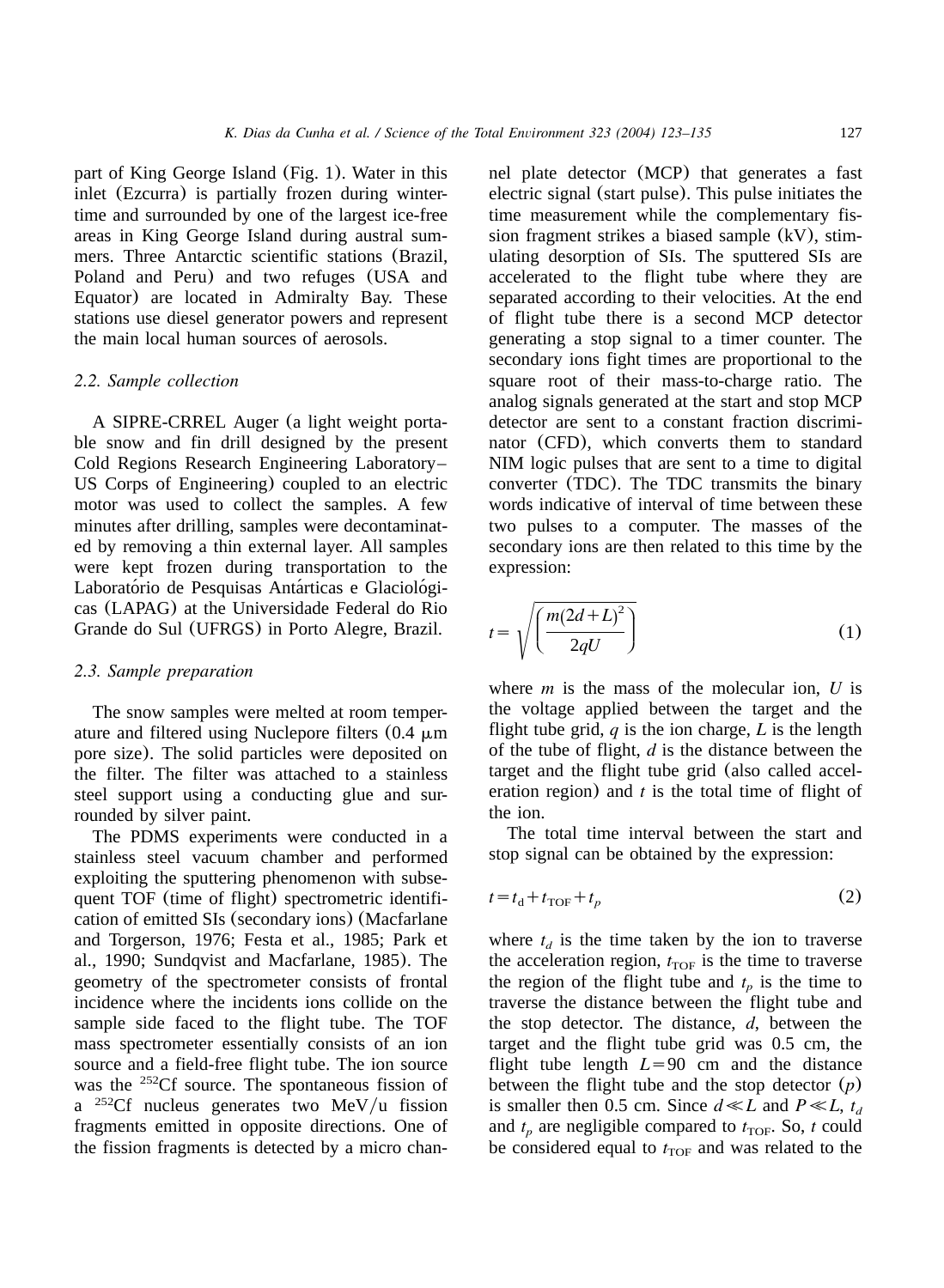

Fig. 3. Experimental arrangement used to analyze the samples by PDMS. The chamber is located at Van de Graaff Accelerator Laboratory at Pontifícia Universidade Católica in Rio de Janeiro (Brazil).

mass of the secondary ions by the expression:

$$
t = \frac{L}{\sqrt{2qU}}\sqrt{m}.\tag{3}
$$

To take into account all delay times the experimental calibration was performed using the relation:

$$
C = A\sqrt{m} + B,\tag{4}
$$

where  $C$  is the time corresponding to the time of flight measured for an ion mass (*m*). *A* and *B* are parameters determined in the calibration process.

The secondary ions were accelerated towards the flight tube by an electric field of  $+1$  kV/mm (for positive ions mass spectra) and  $-0.8$  kV/ mm (for negative ions mass spectra). The PDMS scattering chamber is shown schematically in Fig. 3.

# **3. Results and discussion**

The positive secondary ion mass spectra from the Drake and Ezcurra snow samples are shown

in [Figs. 4 and 5,](#page-6-0) respectively. In these spectra only the main molecular ions are stressed. The molecular ion masses identified are shown in two Tables. The molecular ions identified in the mass spectra of samples from *both* Drake and Ezcurra sites are listed in [Table 1,](#page-8-0) while the molecular ions identified only in the spectra from Ezcurra or Drake snow samples are shown in [Table 2.](#page-9-0)

Both spectra were normalized in relation to the  $H<sup>+</sup>$  intensity for comparison. Forty-nine percent (49%) of the total amount of ions identified was present in both mass spectra. The remaining molecular ions were identified in spectra of samples from Drake site or from Ezcurra sites and they could be associated with factors such as: differential deposition patterns induced by geomorphological aspects or to a local conditioning (restricted to Drake or Ezcurra environment). These sets of molecular ions can be of particular interest, since they show the contribution of a variety of factors like marine spray action, ice-free areas weathering and pollution from the scientific stations and their logistic support.

The line intensities identified in both samples spectra were compared using a non-parametric Wilcoxon test and considering a 95% confidence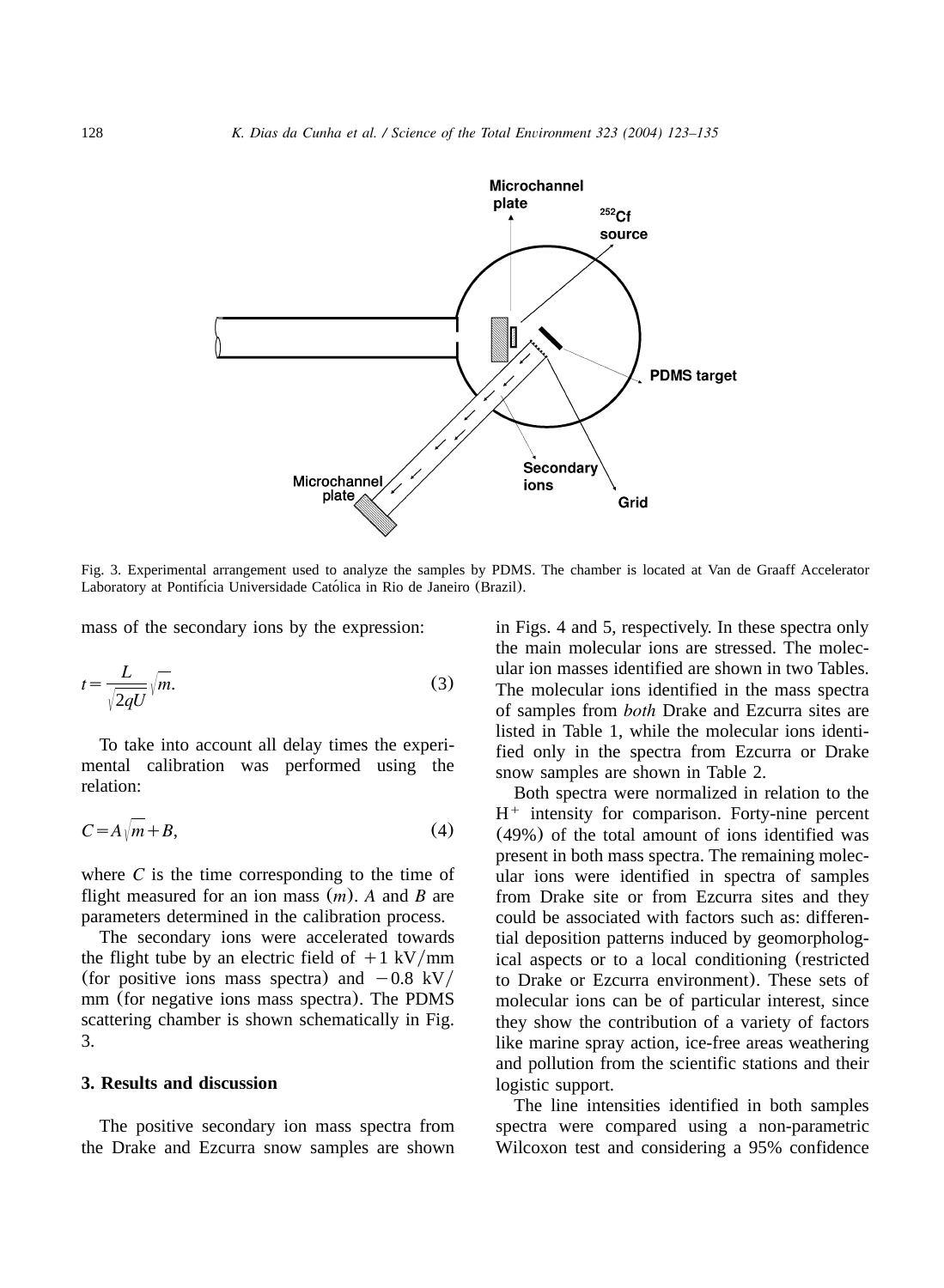<span id="page-6-0"></span>

Intensity

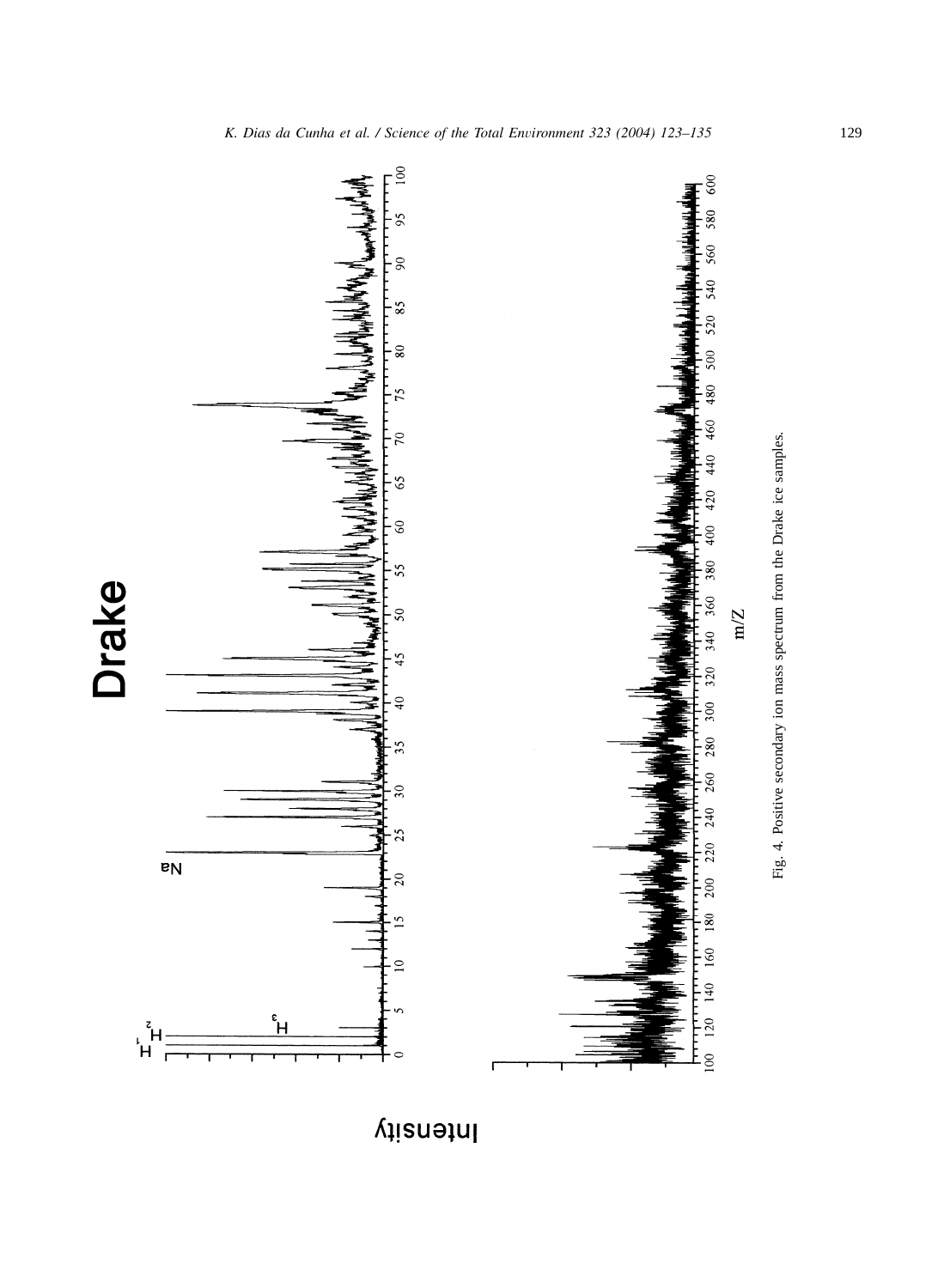

Ezcurra positive

Fig. 5. Positive secondary ion mass spectrum from Ezcurra ice samples.

level (Remington and Scork, 1985). The results show that both set of lines are similar, suggesting that the particles containing these molecules were probably from the same aerosol source and that they could be associated with equivalent atmospheric events.

One of the most important metal identified was vanadium because it is present in crude oil as organic complexes ([Weast, 1981](#page-12-0)). The lines of  $V^+$  and  $VC_n^+$  indicate the contribution of crude oil particles that could be generated in South America by different processes and then transported to Antarctica or in local research stations by oil burning to produce energy. The presence of  $CF_n^+$ clusters suggests the presence of anthropogenic particles in Antarctica. The identification of  $Cr^+$ ,  $Cr(OH)_2^+$  and Mn<sup>+</sup> clusters also suggests particles

from anthropogenic sources, while the presence of  $Si<sup>+</sup>$ , Al $Si<sup>+</sup>$ , Si compounds,  $K<sup>+</sup>$ , Ni<sup>+</sup> and Ni compounds, characterize the transport of soil particles mainly from South America and on a minor scale from local sources of ice-free areas and 'nunataks' (rocks). KCl and Na compounds indicate the presence of marine particles while  $Ca<sup>+</sup>$ ,  $Zn^+$  ions could be due to the deposition of marine or of soil particles. The presence of  $N^+$  and CN compounds characterize the deposition of biogenous particles. The  $Ag<sup>+</sup>$  ion, identified in both spectra, is due to the silver paint used in our experimental arrangement to bias the sample.

The mass spectrum of the ice samples from the Drake site shows Fe compounds, Mg associated to Si, K oxide, Al associated to Ni, indicating the predominance of soil particles. The Ezcurra spec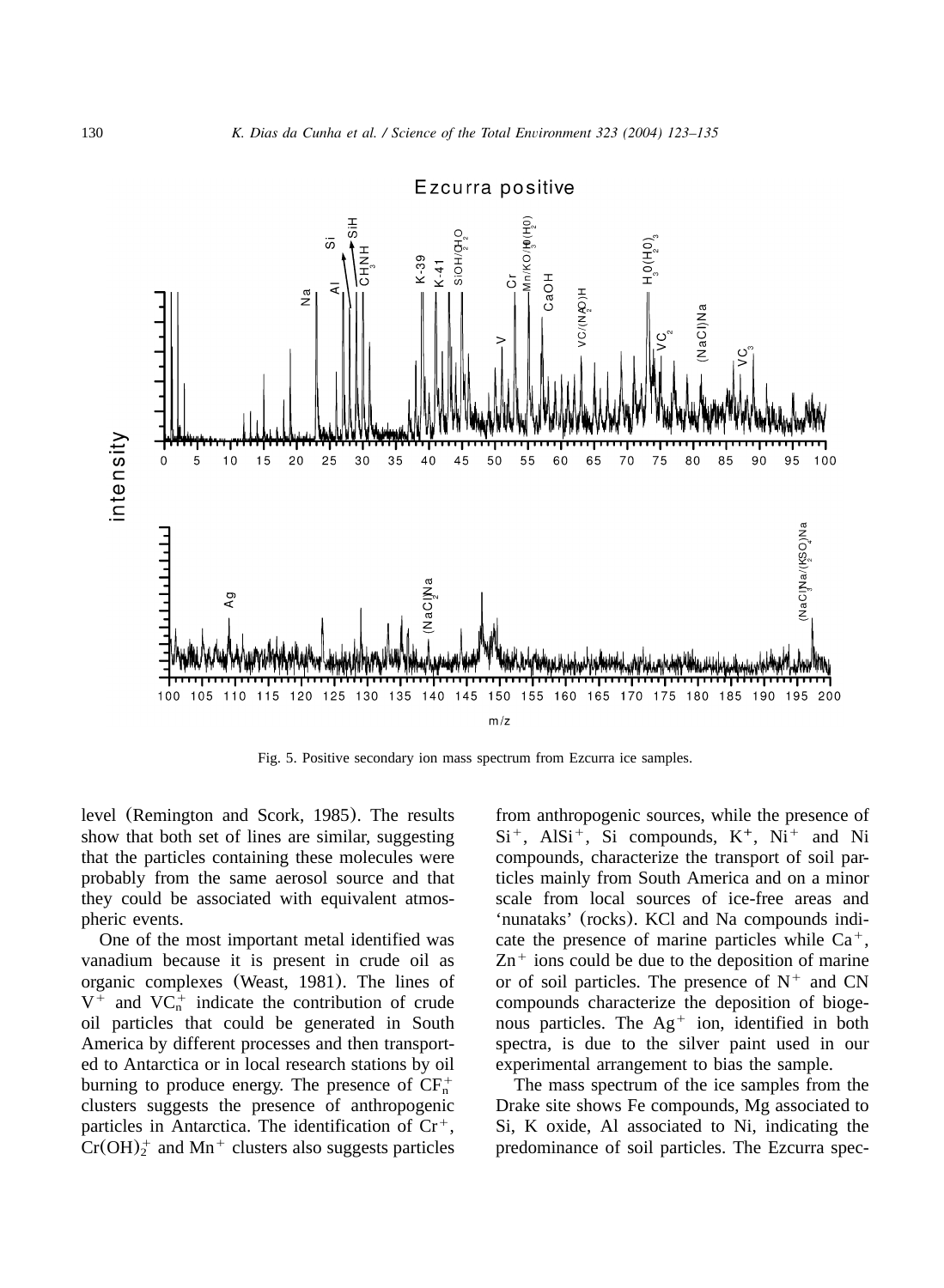<span id="page-8-0"></span>Table 1

Molecular ions identified by PDMS technique in the positive mass spectra from the samples. Results correspond to co-occurrence of molecular ions at Drake and Ezcurra cores

| Mass           | Ice sample                                                                                                                     | Probable origin of airborne     |
|----------------|--------------------------------------------------------------------------------------------------------------------------------|---------------------------------|
| (u.m.a)        | Drake and Ezcurra                                                                                                              | particles                       |
| 1              | $H^+$                                                                                                                          |                                 |
| $\overline{c}$ | $H_2^+$                                                                                                                        |                                 |
| 3              | $H_3^+$                                                                                                                        |                                 |
| 12             | $\mathrm{C}^+$                                                                                                                 |                                 |
| 13             | $CH+$                                                                                                                          |                                 |
| 14             | $CH_2^+/N^+$                                                                                                                   |                                 |
| 15             | $CH3+$                                                                                                                         |                                 |
| 18             | $H_2O^+$                                                                                                                       |                                 |
| 19             | $(H, O)H^+$                                                                                                                    | Marine                          |
| 23             | $\rm Na^+$                                                                                                                     | Marine                          |
| 26             | $C_2H_2^+/^{26}Al$                                                                                                             | Cosmogenic                      |
| 27             | $C_2H_3^+/Al$                                                                                                                  | Crustal                         |
| 28             |                                                                                                                                |                                 |
|                | $Si/CHNH/N2+$                                                                                                                  | Crustal/Biogenous               |
| 29             | $C_2H_5^+/SiH^+$                                                                                                               | <b>Biogenous</b>                |
| 30             | $CH3NH+$                                                                                                                       | <b>Biogenous</b>                |
| 31             | $CH_3O/P^+/CF^+$                                                                                                               | Biogenous/Crustal/Anthropogenic |
| 37             | $(H_2O)H_3O^+$                                                                                                                 | Marine                          |
| 38             | $C_3H_2^+$                                                                                                                     |                                 |
| 39             | $K^+/C_3H_3^+$                                                                                                                 | Crustal/Biogenous/Marine        |
| 40             | $Ca^+/CH_2CN^+$                                                                                                                | Crustal/Biogenous               |
| 41             | $K^+/C_3H_5^+$                                                                                                                 | Crustal/Biogenous               |
| 42             | $^{26}$ AlO <sup>+</sup>                                                                                                       | Crustal                         |
| 43             | AlO <sup>+</sup> /C <sub>2</sub> H <sub>3</sub> O <sup>+</sup> /CH <sub>3</sub> Si <sup>+</sup> /C <sub>3</sub> H <sub>7</sub> | <b>Biogenous</b>                |
| 44             | $SiO^+/NH_4CN^+$                                                                                                               | Crustal/Biogenous               |
| 45             | $SiOH^{+}/C_{2}H_{2}O^{+}$                                                                                                     | Crustal/Marine                  |
| 46             | $Na2+$                                                                                                                         | Marine                          |
| 50             | $CF_2^+$                                                                                                                       | Anthropogenic                   |
| 51             | $V^+$                                                                                                                          | Anthropogenic                   |
| 52             | $Cr^+/^{26}Al_2^+/CaC^+$                                                                                                       | Antropogenic/Crustal/Biogenous  |
| 53             | $C_4H_5^+$                                                                                                                     |                                 |
| 55             | $Mn^+/KO^+/(H_2O)_2H_3O^+$                                                                                                     | Antropogenic/Crustal/Marine     |
| 57             | $CaOH+$                                                                                                                        | Crustal/Marine/Biogenous        |
| 60             | $Na2N+$                                                                                                                        | Marine                          |
| 61             | $C_5H^+$                                                                                                                       |                                 |
| 63             | $VC^{+}/Cu^{+}/(Na_{2}O)H^{+}/CaC_{2}^{+}$                                                                                     | Anthropogenic/Marine/Biogenous  |
| 65             | $Cu$ <sup>+</sup> /NaCNO <sup>+</sup>                                                                                          | Anthropogenic/Marine            |
|                |                                                                                                                                |                                 |
| 66             | $C_5H_6^+$<br>$VO^+$                                                                                                           |                                 |
| 67             |                                                                                                                                | Anthropogenic                   |
| 69             | $CF_3^+/C_4H_5O/CrOH^+$                                                                                                        | Antropogenic/Crustal            |
| 71             | $KO_2^+$ /MnO <sup>+</sup>                                                                                                     | Antropogenic/Crustal            |
| 72             | $FeO^+/(SiO)Si^+/Na_2CN^+$                                                                                                     | Crustal/Biogenous               |
| 74             | $KCl^+/Ca(OH)_2^+$                                                                                                             | Anthropogenic/Marine            |
| 75             |                                                                                                                                | Anthropogenic                   |
| 81             | $C_6H_9^+$                                                                                                                     |                                 |
| 86             | $Cr(OH)2+/MnP+$                                                                                                                | Anthropogenic/Biogenous         |
| $87\,$         | $VC^{\dagger}_{3}$                                                                                                             | Anthropogenic                   |
| 88             | $(SiO2)Si+/Na2CNO+/FeS+$                                                                                                       | Crustal/Biogenous/Marine        |
| 98             | $CuCl+$                                                                                                                        | Marine                          |
| 109            | $Ag^+/Ni(OH)_3^+$                                                                                                              | Instrumentation/Crustal         |
| 111            | Not identified                                                                                                                 |                                 |
| 207            | Not identified                                                                                                                 |                                 |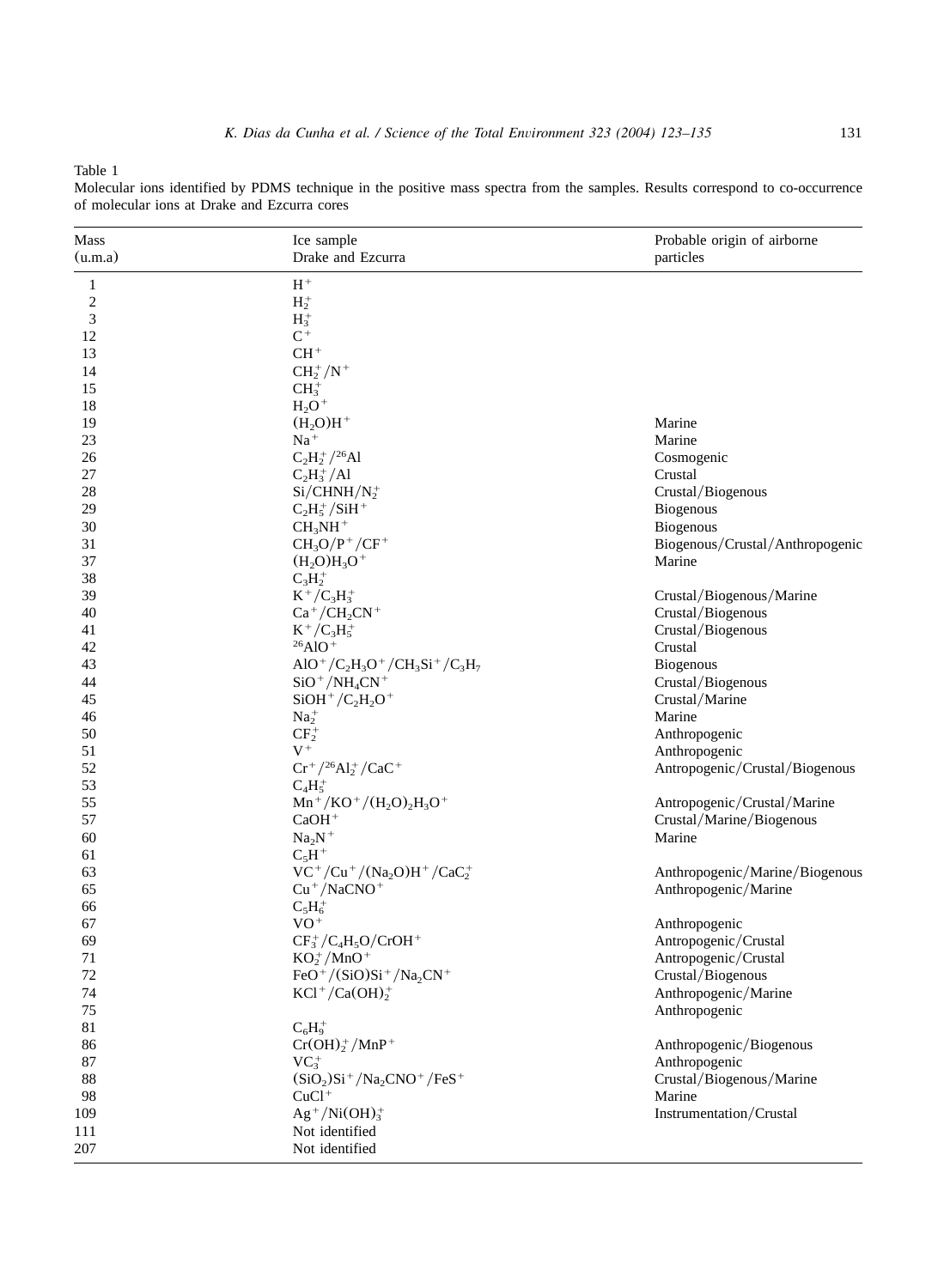<span id="page-9-0"></span>Table 2

107 Fe(OH)<sub>3</sub><sup>+</sup>

113  $(KCl)K^+$ 

115  $Cu(CN)_2^+ / MnCO_3^+$ <br>121  $(CrOH)Cr^+ / CuCN$ 

| Mass    | Ice Sample                                                  |                         |                                                                           |                                    |  |  |
|---------|-------------------------------------------------------------|-------------------------|---------------------------------------------------------------------------|------------------------------------|--|--|
| (u.m.a) | Drake                                                       |                         | Ezcurra<br>Probable airborne particles source<br>$\overline{\phantom{m}}$ |                                    |  |  |
|         | Probable airborne particles source                          |                         |                                                                           |                                    |  |  |
| 10      | $^{10}$ Be                                                  | Cosmogenic              |                                                                           |                                    |  |  |
| 14      | $CH_2^+/N^+$                                                |                         |                                                                           |                                    |  |  |
| 17      | $OH+$                                                       |                         |                                                                           |                                    |  |  |
| 25      | $C_2H^+$                                                    | <b>Biogenous</b>        |                                                                           |                                    |  |  |
| 47      | $PO^+/CFO$                                                  | Biogenous/Anthropogenic |                                                                           |                                    |  |  |
| 49      | $NaCN+$                                                     | Marine/Biogenous        |                                                                           |                                    |  |  |
| 54      | $Al2+$                                                      | Crustal                 |                                                                           |                                    |  |  |
| 56      | $Fe^+/MgS^+/CaO^+$                                          | Crustal/Marine          |                                                                           |                                    |  |  |
| 57      | $FeH+$                                                      | Crustal                 |                                                                           |                                    |  |  |
| 58      | $Ni+$                                                       | Crustal                 | $NaCl+$                                                                   | Marine                             |  |  |
| 59      |                                                             |                         | $MgCl^{+}/Co^{+}/(CH_{3})_{2}SiH^{+}$                                     | Crustal/                           |  |  |
|         |                                                             |                         | $/C_{3}H_{7}O^{+}$                                                        | Anthropogenic/<br>Marine/Biogenous |  |  |
| 60      | $Ni+$                                                       | Crustal                 | ÷                                                                         |                                    |  |  |
| 64      | $\text{Zn}^+/\text{Mg}(\text{MgO})^+$                       | Crustal/Marine          |                                                                           |                                    |  |  |
|         |                                                             | Anthropogenic           |                                                                           |                                    |  |  |
| 66      | $Zn$ <sup>+</sup>                                           | Crustal/Marine          |                                                                           |                                    |  |  |
| 68      | $\text{Zn}^+/\text{C}_5\text{H}_8^+/\text{CrO}^+$           | Crustal/Marine          |                                                                           |                                    |  |  |
|         |                                                             | Anthropogenic           |                                                                           |                                    |  |  |
| 70      | $(AIO)Al+$                                                  | Crustal                 |                                                                           |                                    |  |  |
| 72      | $FeO+$                                                      | Crustal/Anthropogenic   |                                                                           |                                    |  |  |
| 74      | $NiO+$                                                      |                         |                                                                           | Anthropogenic                      |  |  |
| 75      |                                                             |                         | $CoO+$                                                                    | Anthropogenic                      |  |  |
| 76      | $Mg_2Si+$                                                   | Crustal                 |                                                                           |                                    |  |  |
| 77      | $\equiv$                                                    |                         | $C_6H_5^+$                                                                |                                    |  |  |
| 79      |                                                             |                         | $C_6H_7^+$                                                                |                                    |  |  |
| 80      | $Mg(MgS)$ <sup>+</sup> /ZnO <sup>+</sup> /CuOH <sup>+</sup> |                         |                                                                           | Crustal                            |  |  |
| 81      | $ZnOH+$                                                     | Biogenous/Crustal       | $(NaCl)Na+$                                                               | Marine                             |  |  |
| 82      | $C_6H_{10}^+/AlN_2^+$                                       | Biogenous               | $\overline{\phantom{0}}$                                                  |                                    |  |  |
| 84      | $FeSi^+/MgSiO2+/CrO2+/CrS+$                                 | Crustal                 | $\overline{\phantom{0}}$                                                  |                                    |  |  |
| 85      | $KNO2+/AlNi+$                                               | Biogenous/Crustal       |                                                                           |                                    |  |  |
| 89      |                                                             |                         | $(AICI)Al+$                                                               | Marine                             |  |  |
| 90      | $Fe(OH)2+$                                                  | Biogenous/Crustal       |                                                                           |                                    |  |  |
| 91      |                                                             |                         | $(H_2O)_4H_3O^+/CoS^+$                                                    |                                    |  |  |
| 94      | $(KO)K^+$                                                   | <b>Biogenous</b>        |                                                                           |                                    |  |  |
| 95      |                                                             |                         | $C_7H_{11}^+$                                                             |                                    |  |  |
|         | $(CaSi)Si+/Na2CNO+/FeS+$                                    |                         |                                                                           |                                    |  |  |
| 96      |                                                             | Crustal                 |                                                                           |                                    |  |  |
| 97      | $C_7H_3^+$                                                  |                         | $C_7H_3^+/(NaCl)K^+$                                                      | Marine                             |  |  |
| 99      | VC <sub>4</sub>                                             | Anthropogenic           |                                                                           |                                    |  |  |
| 101     |                                                             |                         | $KNO3+$                                                                   | <b>Biogenous</b>                   |  |  |
| 105     | Not identified                                              |                         |                                                                           |                                    |  |  |

<sup>3</sup> Crustal –

110  $(KO_2)K^+/CaCl_2^+/Ni(NC)_2^+$  Biogenous/Marine/ –

Crustal<br>Marine

 $(CrOH)Cr^+/CuCNS^+$  Crustal/Biogenous –

Biogenous<br>Crustal/Biogenous

| Molecular ions identified in the positive mass spectra from the samples collected at Drake and Ezcurra sites |  |  |  |  |  |
|--------------------------------------------------------------------------------------------------------------|--|--|--|--|--|
|--------------------------------------------------------------------------------------------------------------|--|--|--|--|--|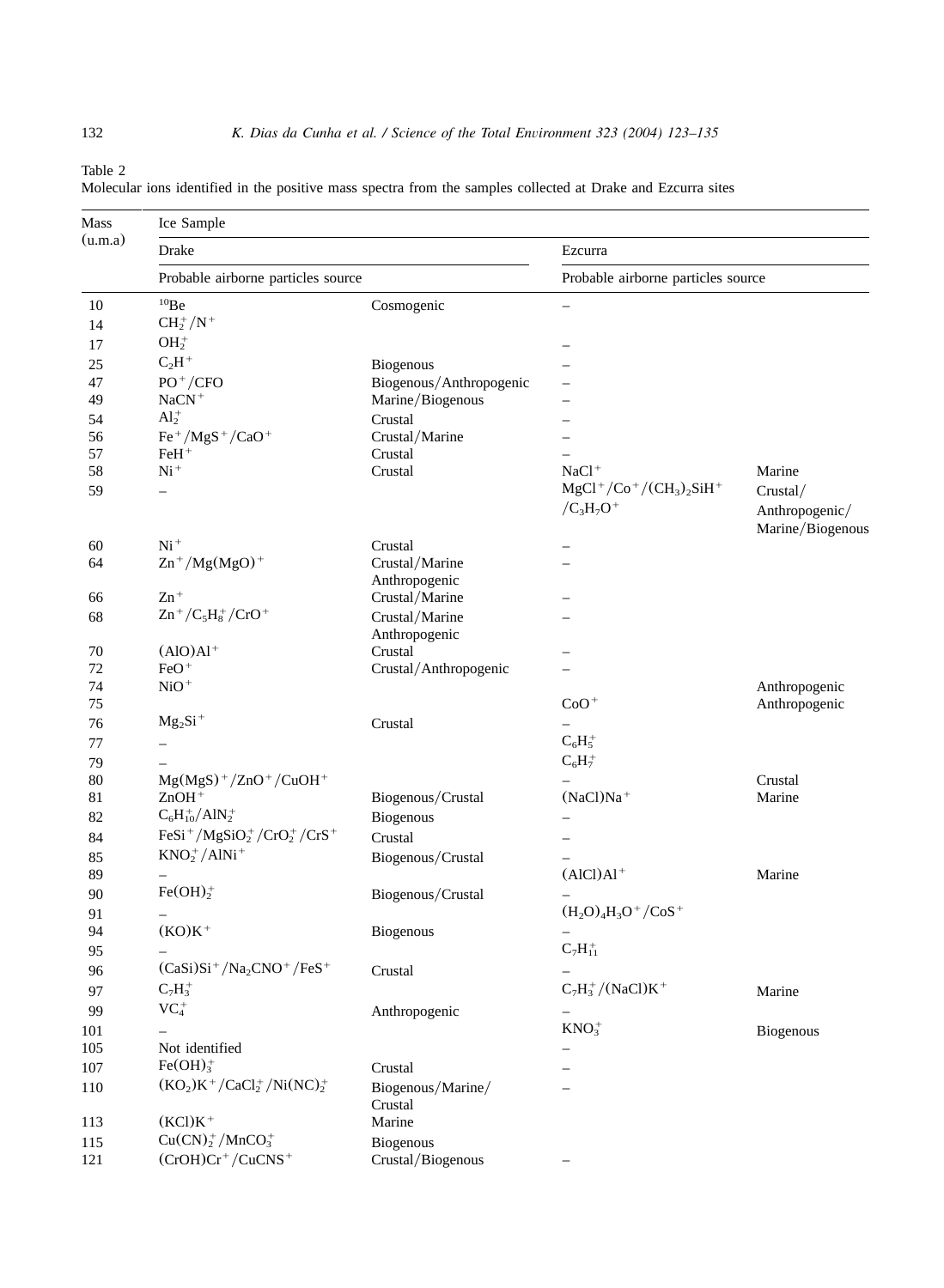Table 2 *(Continued)*

| Mass<br>(u.m.a)<br>123 | Ice Sample                         |               |                                                     |         |  |
|------------------------|------------------------------------|---------------|-----------------------------------------------------|---------|--|
|                        | Drake                              |               | Ezcurra<br>Probable airborne particles source       |         |  |
|                        | Probable airborne particles source |               |                                                     |         |  |
|                        |                                    |               | $CoS2+$                                             | Marine  |  |
| 128                    | $(FeO)Fe^+ / NiCl^+$               | Crustal       |                                                     |         |  |
| 129                    | $\overline{\mathcal{L}}$           |               | CoCl <sub>2</sub>                                   |         |  |
| 133                    | $CuCl2+$                           | Marine        |                                                     |         |  |
| 135                    |                                    |               |                                                     |         |  |
| 136                    |                                    |               | $CaSO4+$                                            | Marine  |  |
| 139                    |                                    |               | $(NaCl)_{2}Na^{+}$                                  | Marine  |  |
| 144                    |                                    |               | Not identified                                      |         |  |
| 147                    | $(CH_3)_5Si_2O^+$                  | Crustal       | CoC <sub>2</sub> O <sub>4</sub>                     | Crustal |  |
| 149                    | $\overline{\cdot}$                 |               | $(Na_2SO_3)Na^+/Co_2P^+$                            | Marine  |  |
| 197                    |                                    |               | $(K_2SO_4)Na^+$ /NaCl) <sub>3</sub> Na <sup>+</sup> | Marine  |  |
| 224                    | $PbO+$                             | Anthropogenic |                                                     |         |  |
| 278                    | $CaAl2SiO8+/PbCl2+$                | Crustal       |                                                     |         |  |
| 284                    | $PbSiO3+/CrS4+$                    | Crustal       |                                                     |         |  |
| 310                    | $FeK2(C2O4)+4$                     | Crustal       |                                                     |         |  |
| 312                    | $FeI2+$                            | Crustal       |                                                     |         |  |

trum shows NaCl clusters, which characterize marine aerosols. Pb compounds and Zn ions are observed only in the Drake samples. Based on these results, we concluded that the mass spectra from Drake ice samples show a more intense contribution of crustal airborne particles than in the Ezcurra core, despite the fact that the latter site is located closer to an ice-free area during the summer period (4 months). This observation indicates that the contribution of fine particles from outcrop areas in King George Island may be negligible. In this case, two parameters inhibit local dust production: first a geological formation composed mainly by large size gravel; second, intense surface winds during cyclonic systems passages, normally accompanied by precipitation of snow or rain, result in an intense washout process. These results are of particular interest, since a higher influence of crustal aerosols was expected at the Ezcurra site compared with the Drake site, due to the proximity of ice-free areas and scientific stations to the former.

The results show that the majority of particles deposited on the glacier facing South America were due to particulates transported by the air streams from land-continental regions. These particles characterize the atmospheric transport events towards the Antarctic Peninsula observed on King George Island.

The mass spectra from Ezcurra snow samples showed that the majority of the particles deposited in the glacier were from marine spray. This unexpected source might result from the geography of the sampling site. It is located at the inner part of the island, surrounded by glaciers that may act as shelters against the direct air flow streams coming from the open sea. The same ion molecules identified in the mass spectra from both samples indicate that only fine airborne dust particles from the continent would have a high a probability of settling on the surface, having therefore low dependence on geomorphology.

These results corroborate previous studies ([Pereira, 1990; Evangelista, 1998; Dalia, 2002](#page-11-0)), which have also concluded that there is transport of airborne particles from South America to Antarctica.

# **4. Conclusions**

The application of the <sup>252</sup>Cf-PDMS technique to the analysis of two different ice samples from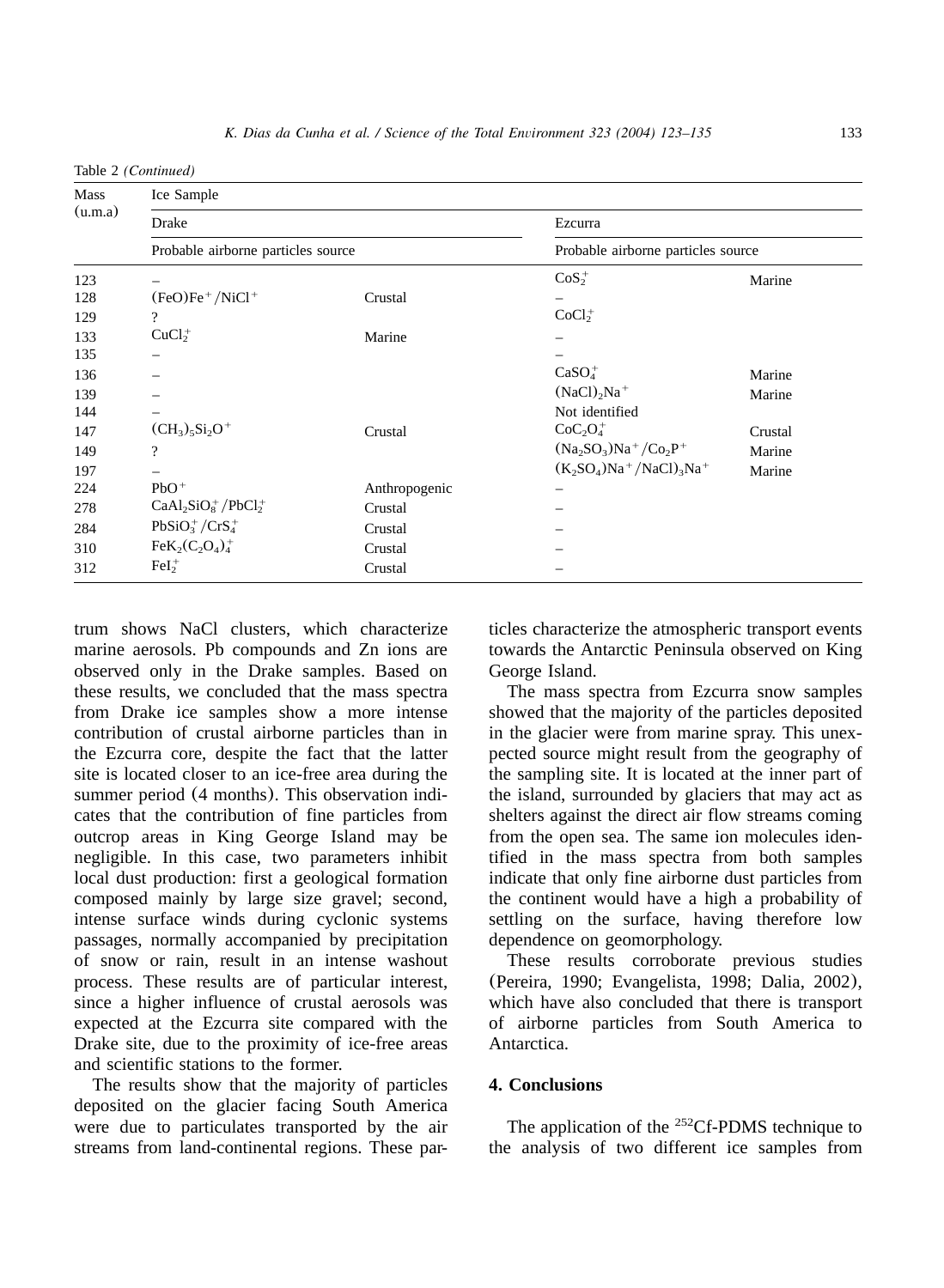<span id="page-11-0"></span>King George Island allows identification of the compounds present in each sample. This provides important information for identification of the possible sources of particles deposited in the ice. These results show that the PDMS technique is a powerful tool for analysis of snow and ice samples.

The mass spectra of two ice cores, taken from the same ice mass on King George Island, show that the particle composition is highly influenced by local conditions, resulting in a non-homogeneous spatial distribution. The majority of the molecular ions identified in both ice cores characterize airborne particles from anthropogenic sources. The predominance of particles from crustal and anthropogenic sources is observed in the samples collected in the slope towards the open sea (Drake core), while the sample collected in the slope towards the bay (Ezcura core) show a high influence of marine aerosols. We concluded that samples from the Drake snow core have a higher concentration of particles representative of the regional synoptic regime (i.e. of the long range atmospheric transport by large scale cyclonic systems).

## **Acknowledgments**

We thank the Brazilian Antarctic Programme (PROANTAR) for logistic support in Antarctic, the LAPAG/UFRGS technical staff for ice core sampling (Claudia D. Beck, Ulysses F. Bremer and Francisco E. Aquino), the Brazilian PRONEX, FAPERJ and the Brazilian National Research Council for Scientific and Technological Development (CNPq) for the financial support.

#### **References**

- Balasanmugam K, Viswanadham SK, Hercules DM, Cotter RJ, Heller D, Benninghoven A, Sichtermann W, Andres V, Keough T, Macfarlane RD, McNeal K. J Appl Spectrom 1987;41:821.
- Benninghoven A. Surf Sci 1975;53:596.
- Betz G, Wein K. J Mass Spectrom. Ion Processes 1994;140:1.
- Bitensky I, Brinkmalm G, Demirev P, Eriksson J, Hakansson P, Papaleo R, Sundqvist BUR, Zubarev R. Int J Mass Spectrom. Ion Processes 1994;138:159.
- Boutron F. Environ Rev 1995;3(1):1 –28.
- Brinkmalm G, Barofsky D, Demirev P, Eriksson J, Fenyo D, Hakansson P, Johnson KE, Reimann CT, Sundqvist BUR. Chem Phys Lett 1992;191:345.
- Brinkmalm G, Demirev P, Eriksson J, Fenyo D, Hakansson P, Sundqvist BUR. Nucl Instrum Methods Phys Res B 1994;84:37.
- Budd WF. R Meteorol Soc Aust Branch 1981;1 –20.
- Busch K. J Mass Spectrom 1995;30:233.
- Colton R, Campana J, Kidwell D, Ross M, Wyatt J. Appl Surf Sci 1985;21:168.
- Da Silveira EF, Mcafee DC, Cocke DL, Naugle DG, Sun D, Schweikert EA. J Mass Spectrom. Ion Processes 1989;91:R5.
- Dalia KC. MS Thesis. Universidade do Estado do Rio de Janeiro, 2002.
- Delmas RJ, Petit JR. Geophys Res Lett 1994;21(10):879 –882.
- Dias da Cunha K, Perreira JAM, Barros Leite CV. Environ Sci Technol 2000;32:453 –464.
- Dias da Cunha K, Barros Leite CV. Nucl Instrum Methods B 2002;187:401 –407.
- Ens W, Sundqvist BUR, Hakansson P, Hedin A, Johnson G. Phys Rev B1989;39:763.
- Evangelista H, Pereira EB. Proceedings of Conferência latinoamericana sobre ciências espaciais e atmosféricas na Antartica. November 1994;1:403–416. ´
- Evangelista H. Ph.D. Thesis. Universidade do Estado do Rio de Janeiro, 1998.
- Festa E, Sellem R, Tassan-Got L. Nucl Instrum Methods A 1985;234:305.
- Fenyo D, Sundqvist BUR, Karisson B, Johnson R. Phys Rev Lett B1990;42:1895.
- Fox AJ, Cooper APR. Ann Glaciol 1998;27:636 –641.
- Genthon C, Armengaud A, Krinner G. NATO ASI Ser 1996;143:573 579.
- Juvet RS, Allemaier G, Schmid ER. Anal Chem 1991;63:2352.
- Johnson KE, Sundqvist BUR, Hiden A, Fenyo D. Phys Rev Lett B 1990;40:49.
- Macfarlane RD, Torgerson DF. Science 1976;191:920.
- Nees B, Nieschlee E, Voit H. In: Hilf ER, Kammer F, Wein K, editors. Proceedings of the 1st International Worshop on the Physics of Small Systems, Wangerooge, Germany, 1986. Springer Verlag, Berlin, 1987.
- Park MA, Gibson KA, Quinones L, Schweikert EA. Science 1990;248:988.
- Pereira EB. Tellus-Ser B: Chem Phys Meteorol 1990;42B-  $(1):39 - 45.$
- Petit J-R, et al. Climate and atmospheric history of the past 420 000 years from the Vostok ice core, Antarctica. Nature 1999;399(6735):429 –436.
- Pourchet M, Pinglot F, Lorius C, Remington RD, Scork MA. Statistics with application to the biological and health sciences. Englewood Cliffs, USA: Prentice-Hall, Inc, 1985. Journal of Geophysical Research. 1983;88(C10):6013– 6020.
- Simões JC, Bremer UF, Aquino FE, Ferron FA. Ann Glaciol 1999;29:220 –224.
- Skvarca P, Rack W, Rott H, Ibarzábal y Donángelo T. Ann Glaciol 1998;27:628 –633.